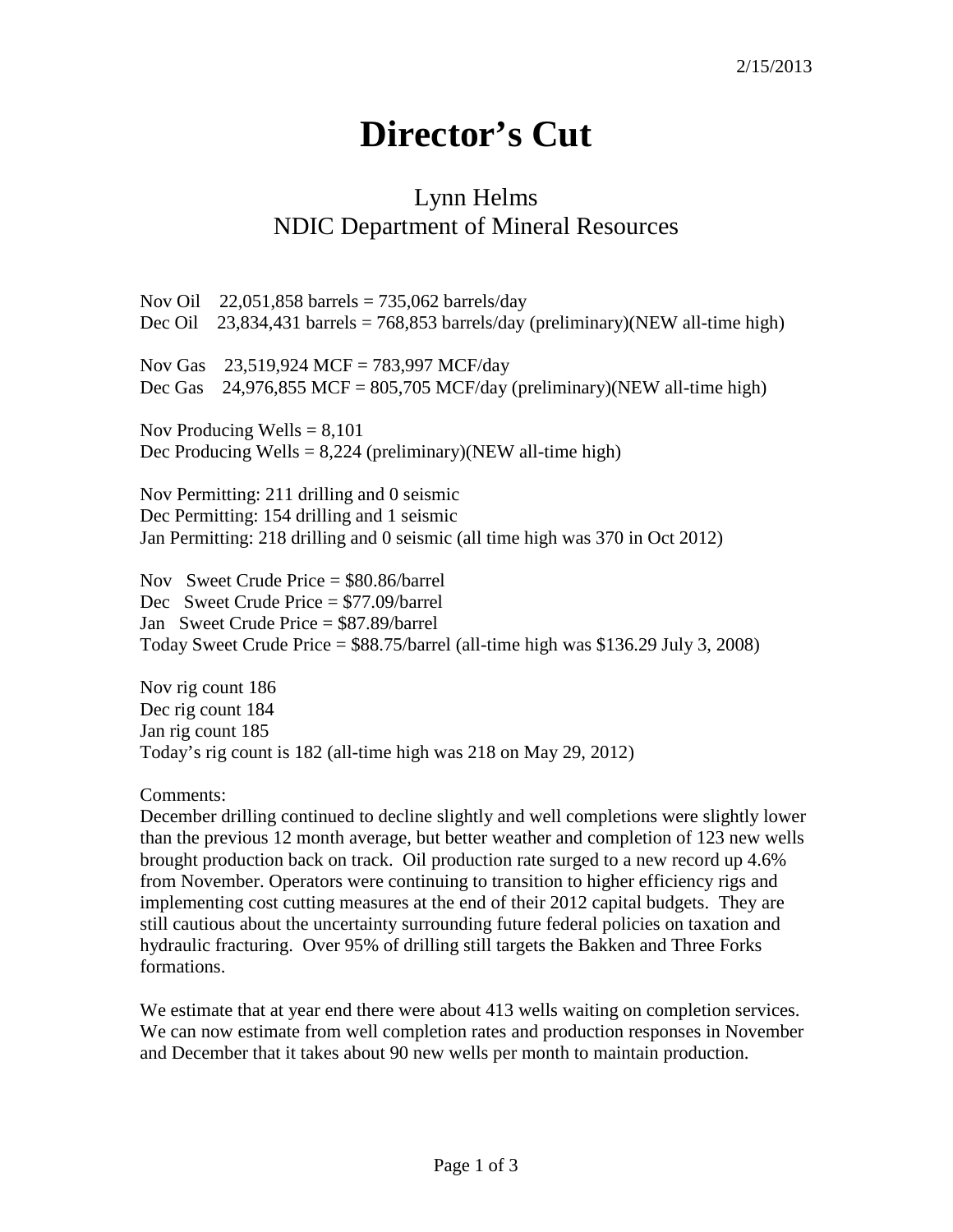Crude oil take away capacity continues to be adequate to keep up with projected production. A majority of North Dakota's oil is now shipped by rail to east coast, gulf coast, and west coast destinations.

Rig count in the Williston basin is stable. Utilization rate for rigs capable of  $+20,000$  feet is steady at about 80-85% and for shallow well rigs (drill to 7,000 feet or less) utilization remains about 60%.

Drilling permit activity was up significantly in January. We continue to have a sufficient permit inventory to accommodate more multi-well pads, the desire to use already built locations during winter, and the time required to publish hydraulic fracturing rules if required.

The number of rigs actively drilling on federal surface in the Dakota Prairie Grasslands is up to 1.

The number of rigs drilling on the Fort Berthold Reservation is unchanged at 28 with 5 on fee lands and 23 on trust lands.

There are now 805 active wells (96 on trust lands & 709 on fee lands) Producing 140,869 barrels of oil per day (6,652 from trust lands & 134,217 from fee lands)

121 wells are waiting on completion

294 approved drilling permits (242 on trust lands  $\&$  52 on fee lands)

1,467 additional potential future wells (1,426 on trust lands & 41 on fee lands)

Seismic activity is steady with 3 surveys active/recording, 1 remediating, 1 suspended, and 7 permitted. There are now 3 buried arrays in North Dakota used to monitor and optimize hydraulic fracturing.

North Dakota leasing activity is very slow, mostly renewals and top leases in the Bakken - Three Forks area.

Construction of processing plants and gathering systems will be severely affected by weather until after spring thaw. US natural gas storage is up to 16% above the five-year average. This indicates continuing low prices for the foreseeable future. North Dakota shallow gas exploration is not economic at near term gas prices.

Natural gas delivered to Northern Border at Watford City is down to \$2.83/MCF. This results in a current oil to gas price ratio of 31 to 1, but the high liquids content makes gathering and processing of Bakken gas economic. Additions to gathering and processing capacity are helping with the percentage of gas flared holding at 29%. The historical high was 36% in September 2011.

Draft BLM regulations for hydraulic fracturing on federal lands were published in the Federal Register. The comment period closed at 5pm EDT on September 10, 2012.